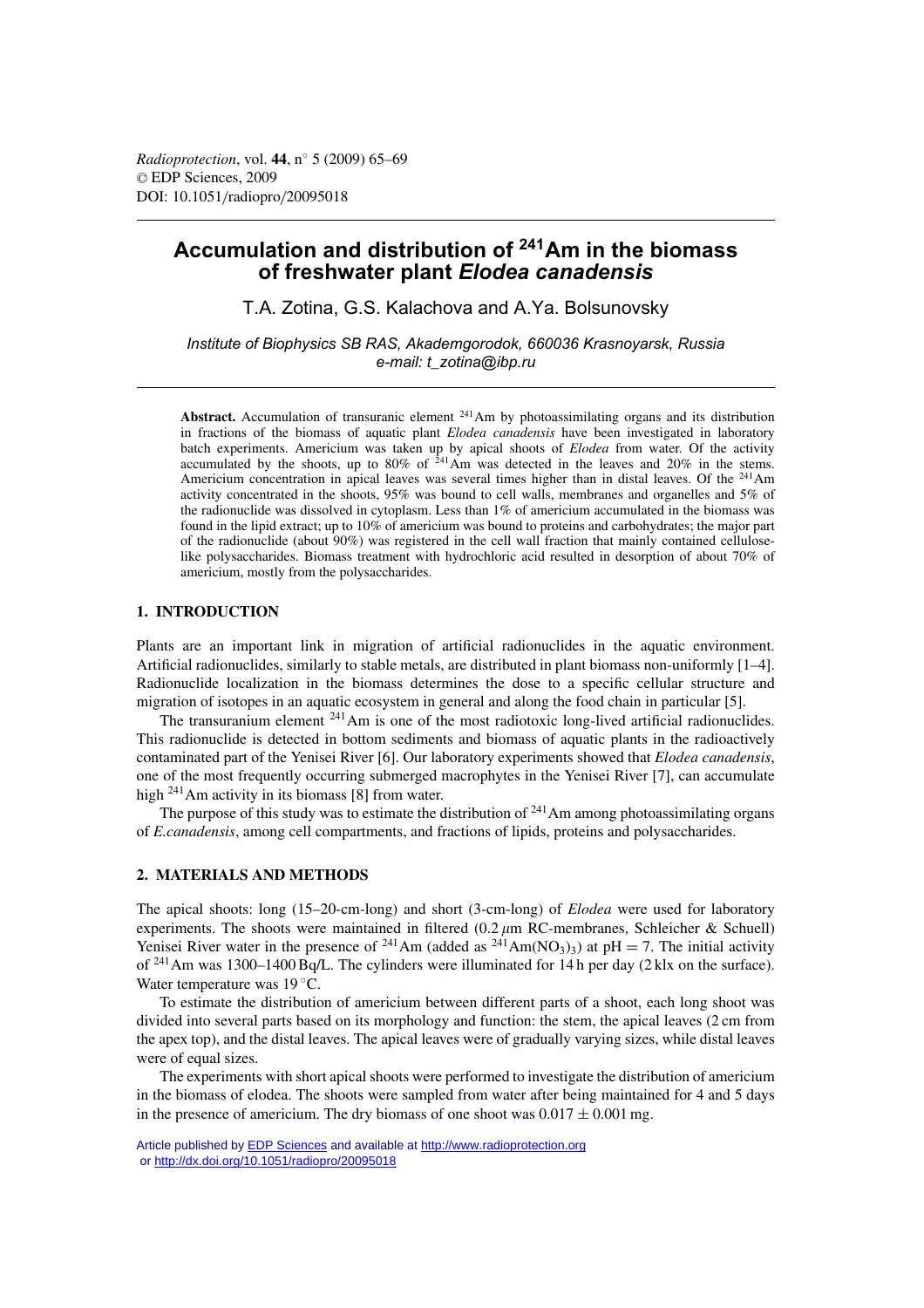### 66 RADIOPROTECTION

Before the extraction the short shoots were washed with distilled water at pH 7 for about 30 sec, and dried at  $80^{\circ}$ C. Lipids were extracted from finely ground samples with a mixture of isopropyl alcohol and trichloromethane (1:1  $v/v$ ) [9]. The remaining biomass was treated with 1M NaOH for 1 h in boiling water bath to extract proteins. The extracts were separated by filtration through glass fibre filters (GF6, Schleicher&Schuell).

To determine the dissolved intracellular portion of  $^{241}$ Am, the washed fresh short shoots were finely homogenized in a glass cylinder homogenizer with a glass pestle in the presence of a tiny amount of distilled water,  $pH = 7$ . The homogenized biomass was separated by filtering through membranes  $(0.2 \mu m, RC, S&S).$ 

The desorption of  $241$ Am from the washed fresh biomass was done with a 1M HCl solution (by soaking for 15 min). After the treatment the shoots were rinsed with distilled water and dried. The extractions were performed as described above.

The ashing of biomass was done at  $500\degree$ C for 2 h.

To measure americium activity in samples of biomass, the samples were dissolved in a mixture of  $H<sub>2</sub>O<sub>2</sub>$  (30%) and HNO<sub>3</sub> while heating.

 $241$ Am activity was measured in samples using a hyper-pure-Ge-gamma-spectrometer (Canberra, USA). The concentration of protein in the samples was calculated as total Kjeldahl nitrogen  $\times$  6.25. The protein content in liquid samples was also determined according to Lowry et al. [10]. The carbohydrate content in samples was determined with the anthron assay [11].

To determine the surface of plant leaves and steams, the size parameters of 17 long apical shoots were measured. The size of each third leaf was measured on every shoot.

# **3. RESULTS AND DISCUSSION**

# **3.1 Distribution of 241Am between the leaves and the stem**

The accumulation of 241Am by the biomass of *Elodea* from water in batch experiments was represented by a typical saturation curve [8]. The uptake of 241Am by *Elodea* from water stopped after 2 days of exposure.

The activity of 241Am in an entire long apical shoot of *Elodea* in equilibrium was about 3 kBq/g of dry biomass. Up to 80% of  $^{241}$ Am was detected in leaves and 20% in stems (Table 1). The biomass of leaves comprised 67% of the biomass of a shoot. Activity concentration of americium per gram of biomass of leaves was twice higher than that determined for the stem, while there was no difference in activity per unit area of the leaves and the stem.

Activity concentration of  $241$  Am depended on the maturity of leaves. Activity of americium in distal (mature) leaves was 3.5 and 3.3 times higher than its activity in young apical leaves per unit of biomass and unit of surface, respectively. The distribution of americium among parts of the shoot did not change with time (Fig. 1) within 8 days of experiment. New apices, which were formed on the long shoots during the experiment, did not accumulate any essential amounts of americium (Fig. 1).

|           | <b>Table 1.</b> Distribution of <sup>241</sup> Am among different parts of E. canadensis (mean $\pm$ SD, n = 4) after one day of |  |  |  |  |  |  |  |
|-----------|----------------------------------------------------------------------------------------------------------------------------------|--|--|--|--|--|--|--|
| exposure. |                                                                                                                                  |  |  |  |  |  |  |  |

| Part of the shoot      |                | $^{241}$ Am content | Am the biomass | $^{241}$ Am per unit area |  |  |
|------------------------|----------------|---------------------|----------------|---------------------------|--|--|
|                        | Bq             | $\%$ of total       | kBq/g          | Bq/cm <sup>2</sup>        |  |  |
| Apical leaves          | $8.7 \pm 0.7$  | $10.3 \pm 1.2$      | $1.5 \pm 0.4$  | $0.8 \pm 0.1$             |  |  |
| Distal leaves          | $58.7 \pm 3.6$ | $69.5 \pm 2.9$      | $5.2 \pm 1.1$  | $2.6 \pm 0.6$             |  |  |
| <b>Stem</b>            | $17.1 \pm 2.5$ | $20.2 \pm 2.9$      | $2.0 \pm 0.4$  | $2.3 \pm 0.4$             |  |  |
| All leaves on the stem | $67.4 \pm 3.3$ | $79.8 \pm 2.9$      | $4.0 \pm 0.9$  | $2.0 \pm 0.3$             |  |  |
| Entire shoot           | $84.5 \pm 2.7$ | 100                 | $3.3 \pm 0.7$  | $2.0 \pm 0.3$             |  |  |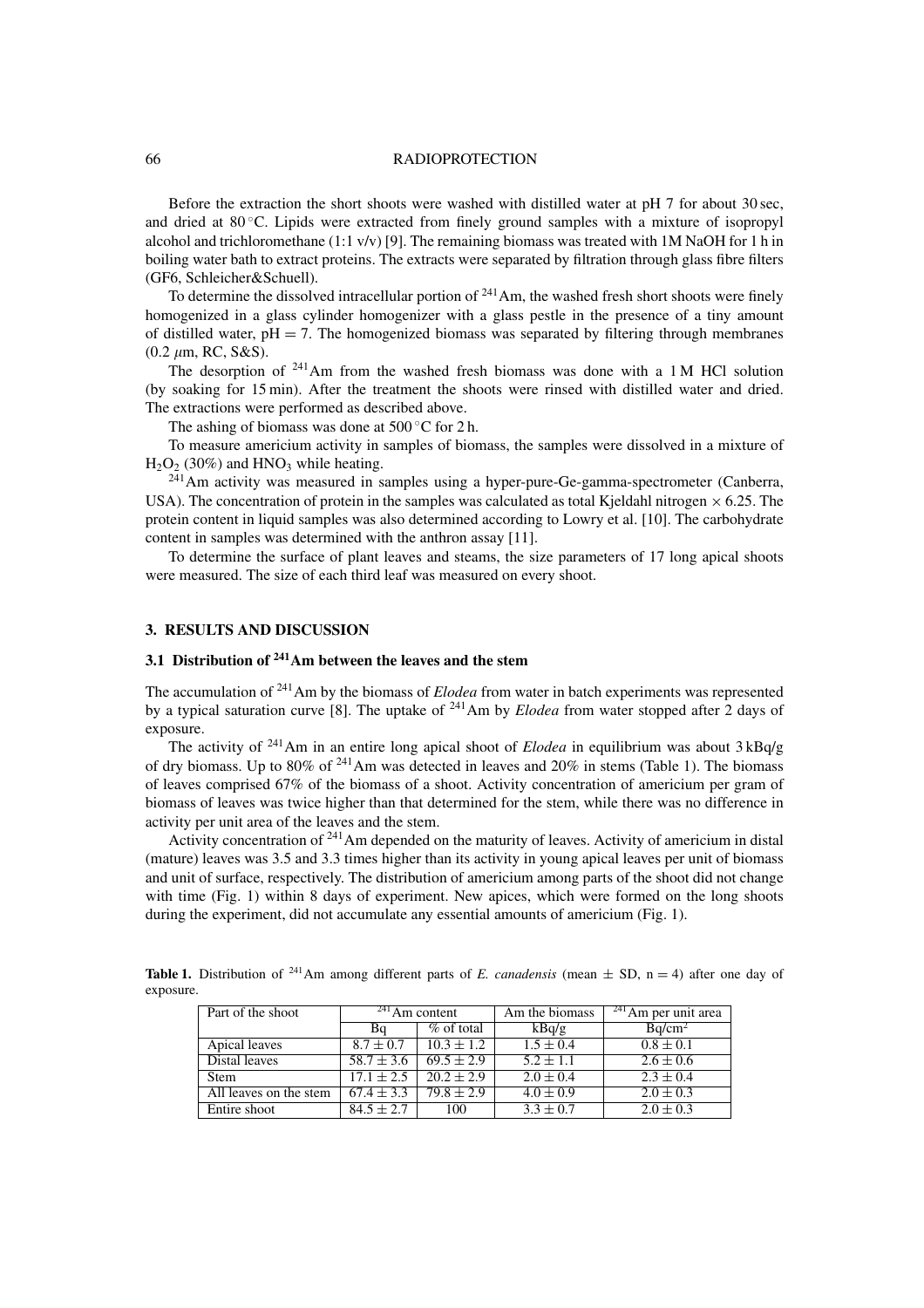#### ECORAD 2008 67

Microscopic examination demonstrated that distal leaves contained much more epiphytic organisms (mainly diatoms) and mineral incrustations (mainly calcium carbonate) than apical leaves. Our previous experiments showed that freshwater diatoms can absorb <sup>241</sup>Am from the water of the Yenisei River. <sup>241</sup>Am activity concentration in biomass of diatoms  $(7-20kBq/g)$  of dry mass) is up to an order of magnitude higher than its concentration in plant biomass [12]. Epiphytes can produce extracellular organic compounds [13], and, thus, may enhance biosorption of the radionuclide on the surface of *Elodea* as well.

Hence, organic-mineral incrustations precipitated on the surface of the leaves considerably enhance the 241Am biosorption capacity of *Elodea* biomass.



**Figure 1.** Distribution of <sup>241</sup>Am between parts of *Elodea* shoots (% of total activity in the entire shoot) after 1, 4, 6 and 8 days of exposure. Mean value of two replicates.

# **3.2 Distribution of 241Am among cell compartments**

Microscopy showed that homogenization of *Elodea* biomass destroyed both the cells and the majority of chloroplasts. The major part  $(94.8 \pm 1.2\%)$  of americium was bound in particles of homogenated *Elodea* biomass larger than 0.2  $\mu$ m, i.e. cell walls, membranes and organelles. About 5% of <sup>241</sup>Am was registered in the filtrate, which contained particles smaller than  $0.2 \mu m$ , i.e. cytozol and dissolved macromolecules.

Similar results were reported for marine microalgae  $[1, 5]$ . Up to 7% of <sup>241</sup>Am was registered in cytoplasm, and the major part of the radionuclide was bound to cell walls and plasmalemma.

 $241$ Am, as well as plutonium, has a higher affinity to oxygen than to nitrogen or sulfur, therefore, penetration of  $^{241}$  Am into cytoplasm is less effective than that of, e.g., Cd and Zn [5].

Studies addressing assimilation of a number of radionuclides by crustaceans from microalgae showed that the larger amounts of the element are dissolved in cytoplasm, the more effectively it is transferred along the trophic chain. Since just small amounts of  $241$ Am penetrated into the cytoplasm of microalgae, the efficiency of  $^{241}$ Am assimilation by copepods was low (0.9%) [5]. Some marine bivalves, however, assimilated up to 40% of 241Am from microalgal biomass [14].

# **3.3 Distribution of 241Am among biomass fractions**

The extracellular unbound (distilled water removable) fraction of  $241$  Am in the biomass of short apical shoots of *Elodea* made up  $6.3 \pm 1.5\%$ . Hence, 94% of <sup>241</sup>Am was in some way bound in the biomass. The activity concentration of bound americium was  $0.97 \pm 0.19$  kBq/g of dry biomass. The bound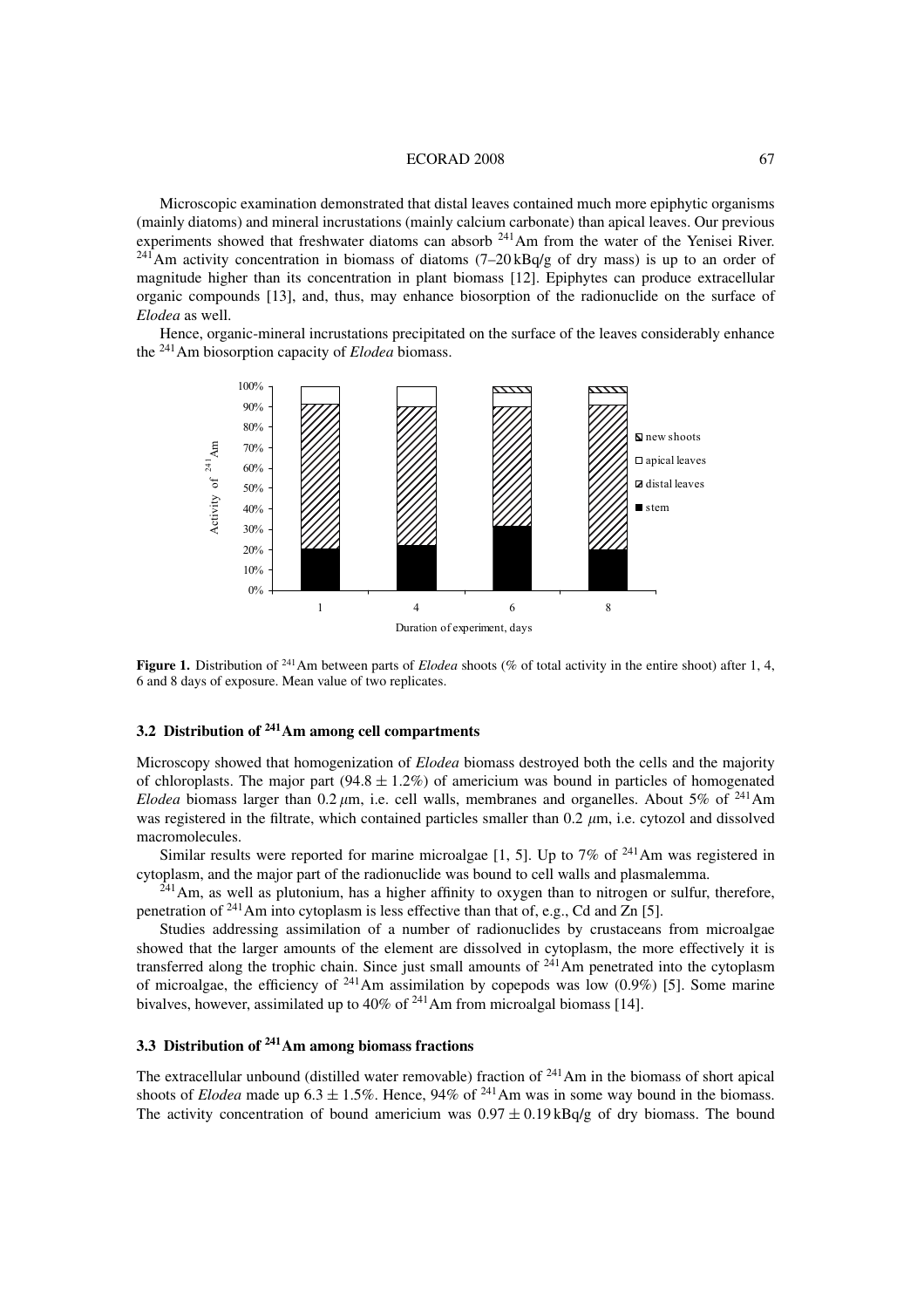### 68 RADIOPROTECTION

americium was distributed among biomass extracts as follows. The lipid fraction contained less than 1% americium, the alkali extract of protein – 9%, and the biomass residue – 90% (Fig. 2). The alkali extract contained not only protein but also the major part of carbohydrates. The remaining fraction (biomass residue) was considered to be mainly cellulose-like polysaccharides. That fraction also contained 5% cellular protein and 11% carbohydrates (Table 2).



Figure 2. Distribution of <sup>241</sup>Am among fractions of *Elodea* biomass (% of total activity): untreated and acid treated before extraction. Mean value of three replicates, sd.

Hence, of the molecules constituting *Elodea* biomass, cellulose-like polysaccharides are the principal concentrators of <sup>241</sup>Am. Other authors reported that accumulation of such artificial isotopes as 137Cs, 65Zn, 60Co and 51Cr in biomass of *Elodea* and some other aquatic plants occurs mainly in sugars and lipids [3, 4].

The biosorption of americium by the cell wall is independent of metabolism, as it does not require energy expenditures. It has been shown recently that biosorption of <sup>241</sup>Am by *Saccharomyces* can occur due to nonspecific adsorption on cell wall, ion exchange and complexation [15] simultaneously.

|                                   |                | Fractions of biomass |                    |                 |  |  |  |
|-----------------------------------|----------------|----------------------|--------------------|-----------------|--|--|--|
| Component                         | Total biomass  |                      |                    |                 |  |  |  |
|                                   |                | Extract of lipids    | Extract of protein | Biomass residue |  |  |  |
| Lipids                            | $3.6 \pm 0.5$  | 100                  |                    |                 |  |  |  |
| Protein $(N_{total} \times 6.25)$ | $30.0 \pm 3.5$ |                      | 95                 | $5 \pm 2$       |  |  |  |
| Carbohydrates                     | 6. I           |                      | $89 \pm 13$        |                 |  |  |  |
| Cellulose-like polysaccharides    | $19.2 \pm 4.0$ |                      |                    | 100             |  |  |  |
| Ash                               | $15.6 \pm 0.1$ |                      |                    |                 |  |  |  |

**Table 2.** Composition of total biomass and biomass fractions (%).

It has been experimentally shown before that the major part of americium registered in the biomass of *Elodea* was present in the acid removable form [8].

In this experiment the acid removable fraction of americium made up  $72 \pm 4\%$  of the activity bound in biomass. The treatment with acid removed 20% of plant mass as well. About 0.2% of lipids, 24% of protein, 17% of carbohydrates were removed from plant biomass by the acid.

The remaining activity concentration of americium in the acid treated biomass was  $0.293 \pm$  $0.033$  kBq/g of dry mass. Americium was distributed in the fractions of the biomass similarly to its distribution in untreated biomass (Fig. 2). That is, 2% of americium was registered in the extract of lipids and 17% – in the extract of protein. The major portion of americium was registered in the biomass residue – cellulose-like polysaccharides of cell walls – 81%.